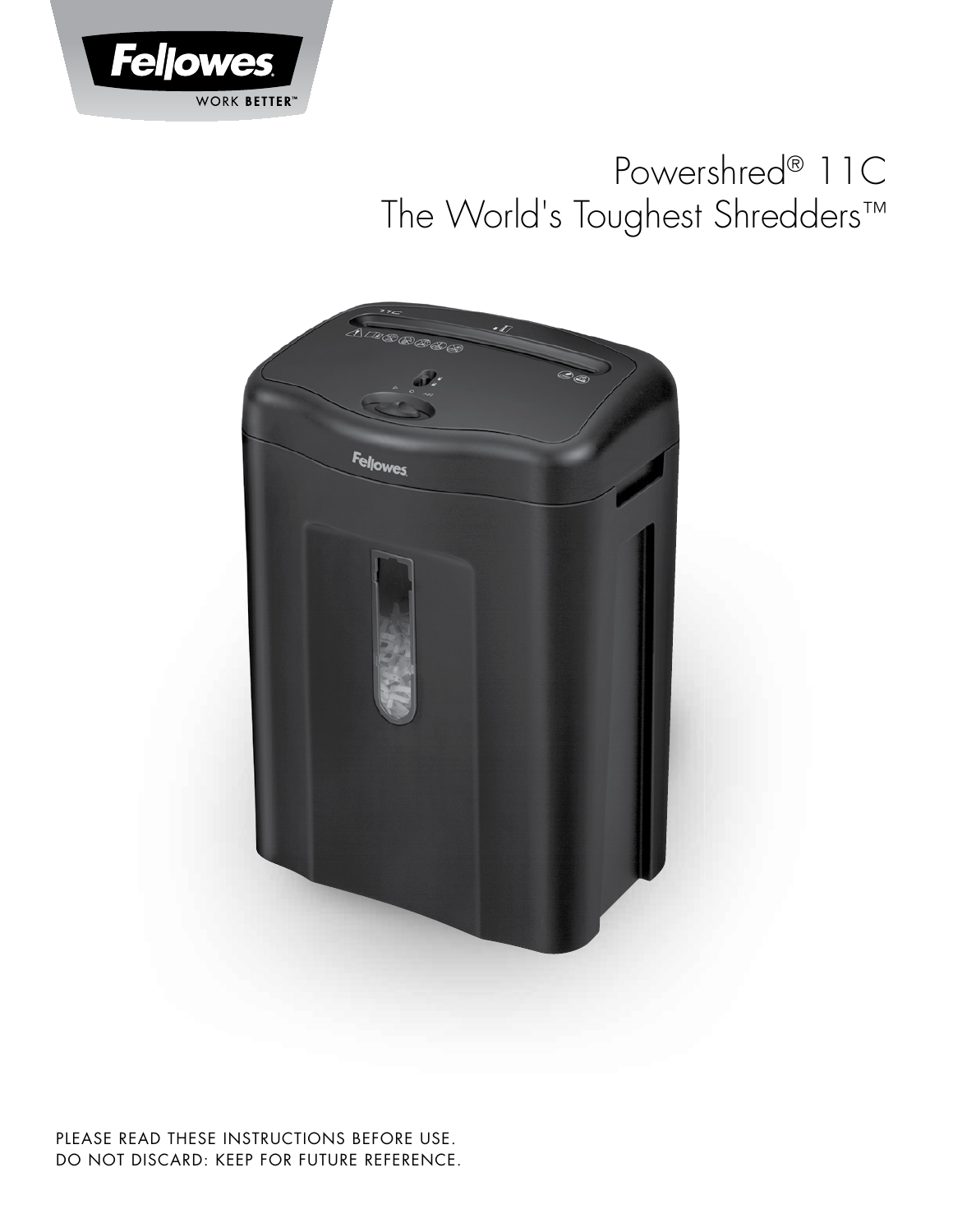### **ENGLISH** Model 11C



#### **KEY**

A. Shredder head B. Bin C. See safety instructions D. Paper/Credit card entry E. Safety Lock



- F. Control switch
	- $> 1.$  Auto-On 2. OFF

3. Reverse

#### **CAPABILITIES**

**Will shred:** Paper, plastic credit cards, staples and small paper clips

**Will not shred:** Unopened junk mail, continuous forms, adhesive labels, transparencies, newspaper, CD/DVDs, cardboard, large paper clips, laminates, file folders, X-rays or plastic other than noted above

**Paper shred size:**

Cross-Cut .................................................................................................... 4mm x 52mm

| Maximum: |                                                                                        |
|----------|----------------------------------------------------------------------------------------|
|          |                                                                                        |
|          |                                                                                        |
|          |                                                                                        |
|          | $*$ M.4. (70g) paper at 220-240V 50/60 Hz. 2 mpc; heavier paper bumidity or other than |

240V, 50/60 Hz, 2Amps; heavier paper, humidity rated voltage may reduce capacity. Maximum recommended daily usage rates: 100 sheets; 5 credit cards.

### **IMPORTANT SAFETY INSTRUCTIONS — Read Before Using!**

- $\|\mathbf{i}\|$   $\bullet$  Operation, maintenance, and service requirements are covered in the instruction manual. Read the entire instruction manual before operating shredders.
	- • Keep away from children and pets. Keep hands away from paper entry. Always set to off or unplug when not in use.
- Keep foreign objects  $-$  gloves, jewelry, clothing, hair, etc.  $-$  away from shredder openings. If object enters top opening, switch to Reverse ( $\Box \Diamond \Diamond$ ) to back out object. <u>្ត</u>
	- Never use aerosol products, petroleum based lubricants or other flammable products on or near shredder. Do not use canned air on shredder.
	- • Do not use if damaged or defective. Do not disassemble shredder. Do not place near or over heat source or water.
- • Avoid touching exposed cutting blades under shredder head.
- Shredder must be plugged into a properly grounded wall outlet or socket of the voltage and amperage designated on the label. The grounded outlet or socket must be installed near the equipment and easily accessible. Energy converters, transformers, or extension cords should not be used with this product.
- FIRE HAZARD Do NOT shred greeting cards with sound chips or batteries.
- For indoor use only.
- • Unplug shredder before cleaning or servicing.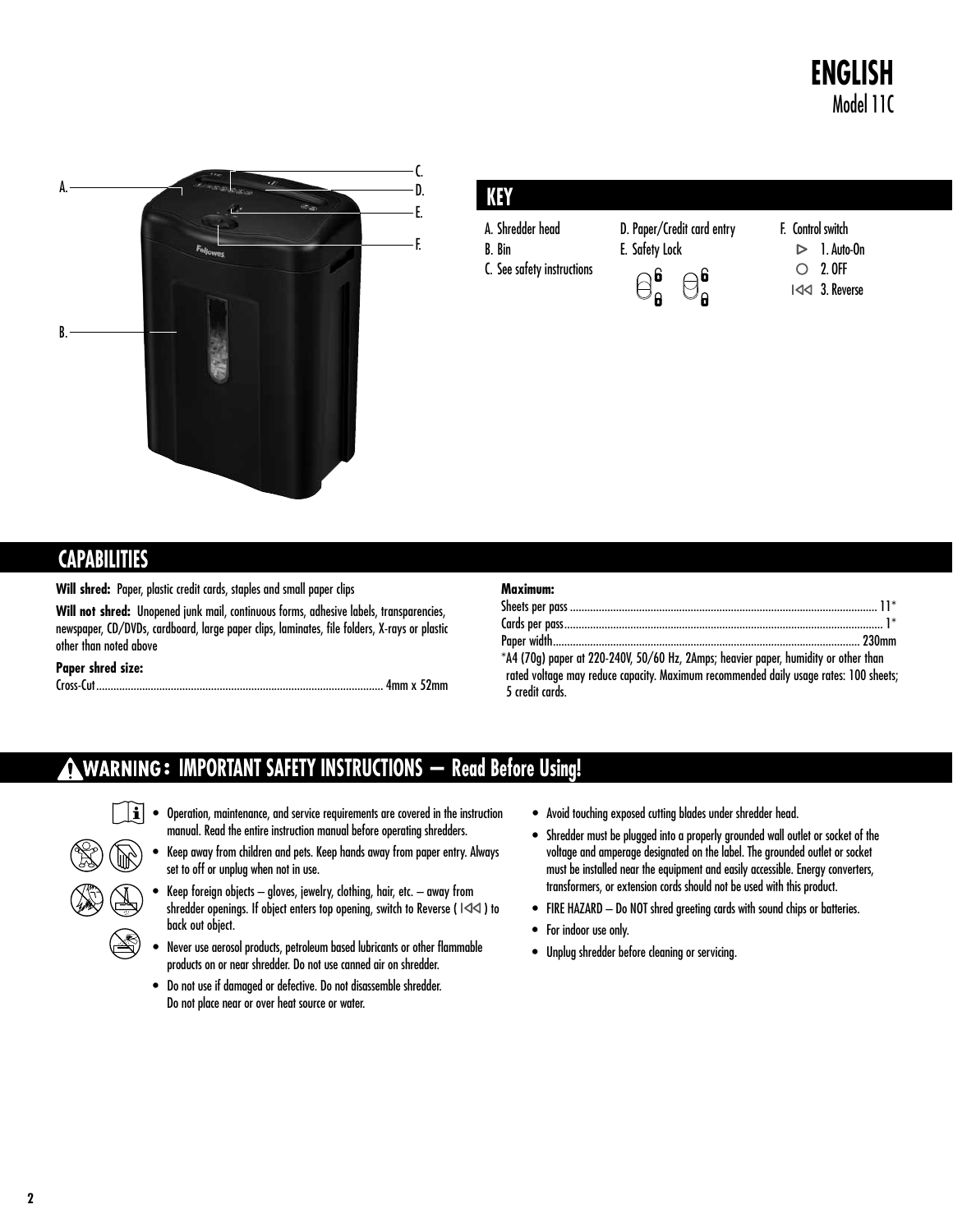#### **BASIC SHREDDING OPERATION**



**Continuous operation:** Up to 5 minutes maximum **NOTE:** Shredder runs briefly after each pass to clear entry. Continuous operation beyond 5 minutes will trigger 30-minute cool down period.



Feed paper/card straight into paper entry and release



set to OFF $(O)$ 

Ы Safety Lock prevents accidental operation.  $\,\Theta_{\bf n}^\prec\,$ To set, wait for shredding to stop, set control switch to Off (O) position, then slide black button down.  $\Theta_{\circ}^{\hat{\mathbf{b}}}$  To unlock, slide black button up. For greater safety, always unplug shredder after use.

## **PRODUCT MAINTENANCE**

#### **OILING SHREDDER**

All cross-cut shredders require oil for peak **<sup>9</sup>** performance. If not oiled, a machine may experience diminished sheet capacity, intrusive noise when shredding and could ultimately stop running. To avoid these problems, we recommend you oil your shredder each time you empty your waste bin.

**FOLLOW OILING PROCEDURE BELOW AND REPEAT TWICE**



*\*Only use a non-aerosol vegetable oil in long nozzle container such as Fellowes 35250*

### **TROUBLESHOOTING**

#### **PAPER JAM Shredder doesn't start: 1 2 3 4 5 6** Make sure head is on basket correctly ∞C OD Wait 30 minutes for motor to cool down Remove and empty basket Set to Reverse **Alternate slowly back and forth** Set to Off  $\circ$ Gently pull uncut Set to Auto-On  $(\triangleright)$ **Make sure safety lock is in unlock**  $($   $|\triangleleft\triangleleft\rangle$  for paper from paper and unplug and resume shredding position 2-3 seconds entry. Plug in.

### **LIMITED PRODUCT WARRANTY**

Limited Warranty: Fellowes, Inc. ("Fellowes") warrants the parts of the machine to be free of defects in material and workmanship and provides service and support for 1 year from the date of purchase by the original consumer. Fellowes warrants the cutting blades of the machine to be free from defects in material and workmanship for 3 years from the date of purchase by the original consumer. If any part is found to be defective during the warranty period, your sole and exclusive remedy will be repair or replacement, at Fellowes' option and expense, of the defective part. This warranty does not apply in cases of abuse, mishandling, failure to comply with product usage standards, shredder operation using an improper power supply (other than listed on the label), or unauthorized repair. Fellowes reserves the right to charge the consumers for any additional costs

incurred by Fellowes to provide parts or services outside of the country where the shredder is initially sold by an authorized reseller. ANY IMPLIED WARRANTY, INCLUDING THAT OF MERCHANTABILITY OR FITNESS FOR A PARTICULAR PURPOSE, IS HEREBY LIMITED IN DURATION TO THE APPROPRIATE WARRANTY PERIOD SET FORTH ABOVE. In no event shall Fellowes be liable for any consequential or incidental damages attributable to this product. This warranty gives you specific legal rights. The duration, terms, and conditions of this warranty are valid worldwide, except where different limitations, restrictions, or conditions may be required by local law. For more details or to obtain service under this warranty, please contact us or your dealer.

#### Australia Residents Only:

Our goods come with guarantees that cannot be excluded under the Australian Consumer Law. You are entitled to a replacement or refund for a major failure and for compensation for any other reasonably foreseeable loss or damage. You are also entitled to have the goods repaired or replaced if the goods fail to be of acceptable quality and the failure does not amount to a major failure. The benefits under Fellowes' Warranty are in addition to other rights and remedies under a law in relation to the shredder.